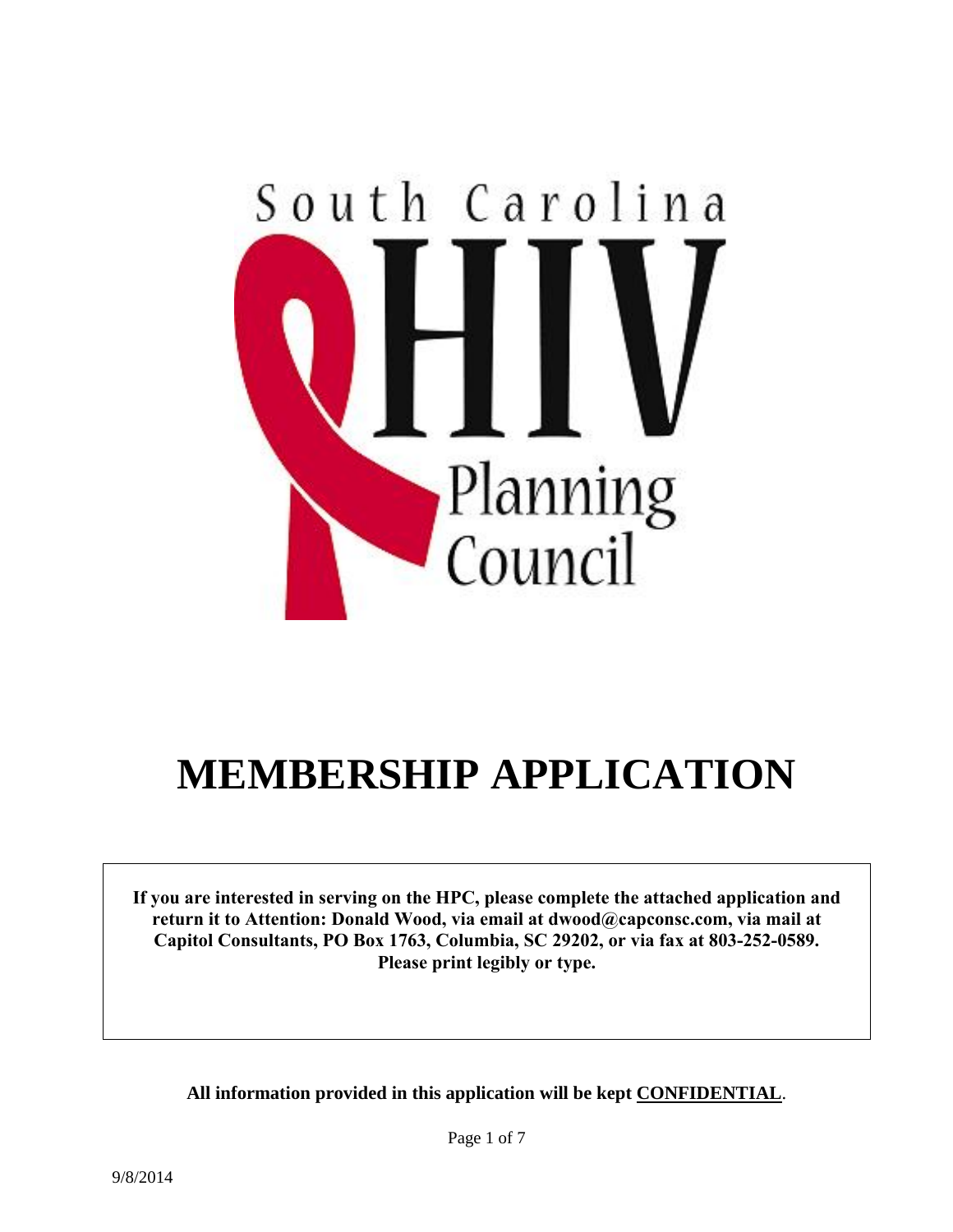# **South Carolina HIV Planning Council MEMBERSHIP APPLICATION**

| Name:                                                                                                                                            |  |  |  |
|--------------------------------------------------------------------------------------------------------------------------------------------------|--|--|--|
| Date of Birth (month/day/year):                                                                                                                  |  |  |  |
| <b>HOME CONTACT INFORMATION</b>                                                                                                                  |  |  |  |
| Home Mailing Address:                                                                                                                            |  |  |  |
| City, State, Zip Code:                                                                                                                           |  |  |  |
| County of Residence:                                                                                                                             |  |  |  |
| Home Telephone Number: (<br>$\lambda$<br><u> 1980 - Jan Samuel Barbara, martin di</u>                                                            |  |  |  |
|                                                                                                                                                  |  |  |  |
| Home Fax Number: (                                                                                                                               |  |  |  |
| Home E-mail Address:                                                                                                                             |  |  |  |
| <b>WORK CONTACT INFORMATION</b><br><b>NOT APPLICABLE</b><br>□<br>Agency/Organization:                                                            |  |  |  |
| <b>Mailing Address:</b>                                                                                                                          |  |  |  |
| City, State, Zip Code                                                                                                                            |  |  |  |
| Counties served:                                                                                                                                 |  |  |  |
| Work Telephone Number: (<br><u> 1989 - Johann Harry Barn, mars ar yw y cynnwys y cynnwys y cynnwys y cynnwys y cynnwys y cynnwys y cynnwys y</u> |  |  |  |
| Work Fax Number: (<br>$\overline{\phantom{a}}$ ) and the contract of the contract of $\overline{\phantom{a}}$                                    |  |  |  |
| Work E-mail Address:                                                                                                                             |  |  |  |
| <b>Person to Contact in Case of Emergency:</b>                                                                                                   |  |  |  |
| Name:                                                                                                                                            |  |  |  |
|                                                                                                                                                  |  |  |  |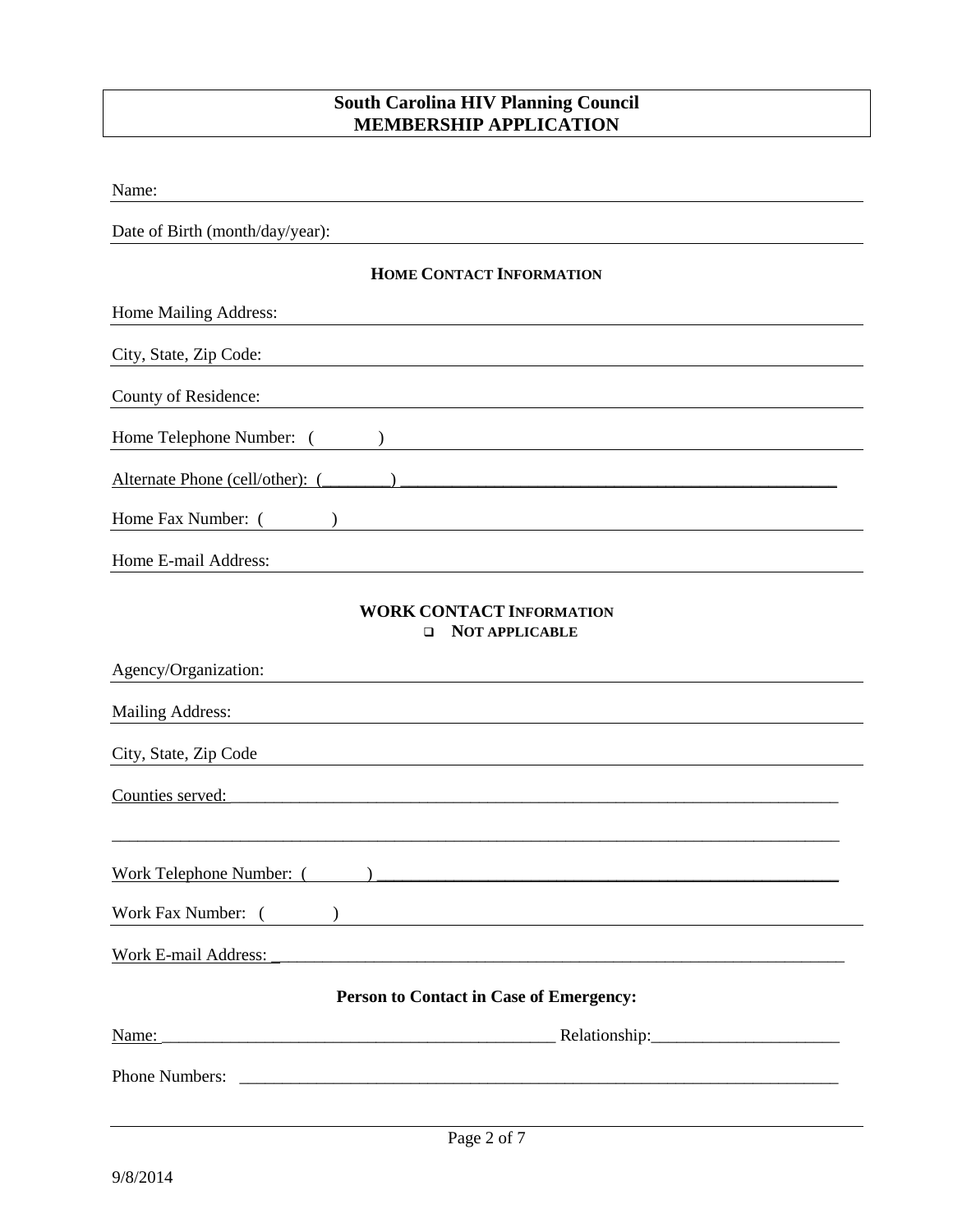#### **Education:**

| <b>Name and Location of School</b>                     | <b>Highest Education Level Achieved</b><br>(Diploma, Certificate, Degree) | <b>Major/Minor</b> |
|--------------------------------------------------------|---------------------------------------------------------------------------|--------------------|
| <b>Example:</b> Eau Claire High School<br>Columbia, SC | Diploma                                                                   | College Prep       |
|                                                        |                                                                           |                    |
|                                                        |                                                                           |                    |
|                                                        |                                                                           |                    |
|                                                        |                                                                           |                    |

#### **1. GENDER (Select one):**

- **D** Female
- Male
- Transgender/Intersexed

#### **2. ETHNICITY (Select one):**

- □ Hispanic/Latino
- Non-Hispanic/Latino

#### **3. RACE (Select one):**

- **D** More Than One Race
- □ Black or African American
- American Indian/Alaska Native
- $\Box$  Asian
- Native Hawaiian or Pacific Islander
- White or Caucasian
- $\Box$  Other (Please specify): $\Box$

#### **4. REPRESENTATION OF SEXUAL ORIENTATION, HIV EXPOSURE RISK and STATUS: (Confidential)**

We ask you to divulge your Sexual Orientation, HIV Exposure Risk and HIV Status as that information is shared by category (no individual identifiers) to ensure representation of all populations. Membership representation including Sexual Orientation, HIV Exposure Risk and HIV status are required to be reported to the CDC by member with no other identifying information.

#### **A. My Sexual Orientation**

- Heterosexual
- □ Bisexual
- Homosexual/Gay
- Other (Please specify): \_\_\_\_\_\_\_\_\_\_\_\_\_\_\_\_\_\_\_\_\_\_\_\_\_\_\_\_\_\_\_\_\_\_\_\_\_\_\_\_\_\_\_\_\_

#### **B. My HIV Exposure Risk Category (Select one answer that best describes your risk)):**

- $\Box$  Man who has Sex with Men (MSM)
- $\Box$  High Risk Heterosexual (HRH)
- □ Injecting Drug User (IDU)
- MSM/IDU
- **D** HRH/IDU
- $\Box$  Perinatal (exposure/infection as a result of my mother having HIV)
- $\Box$  Other (please specify):
- No Identified Risk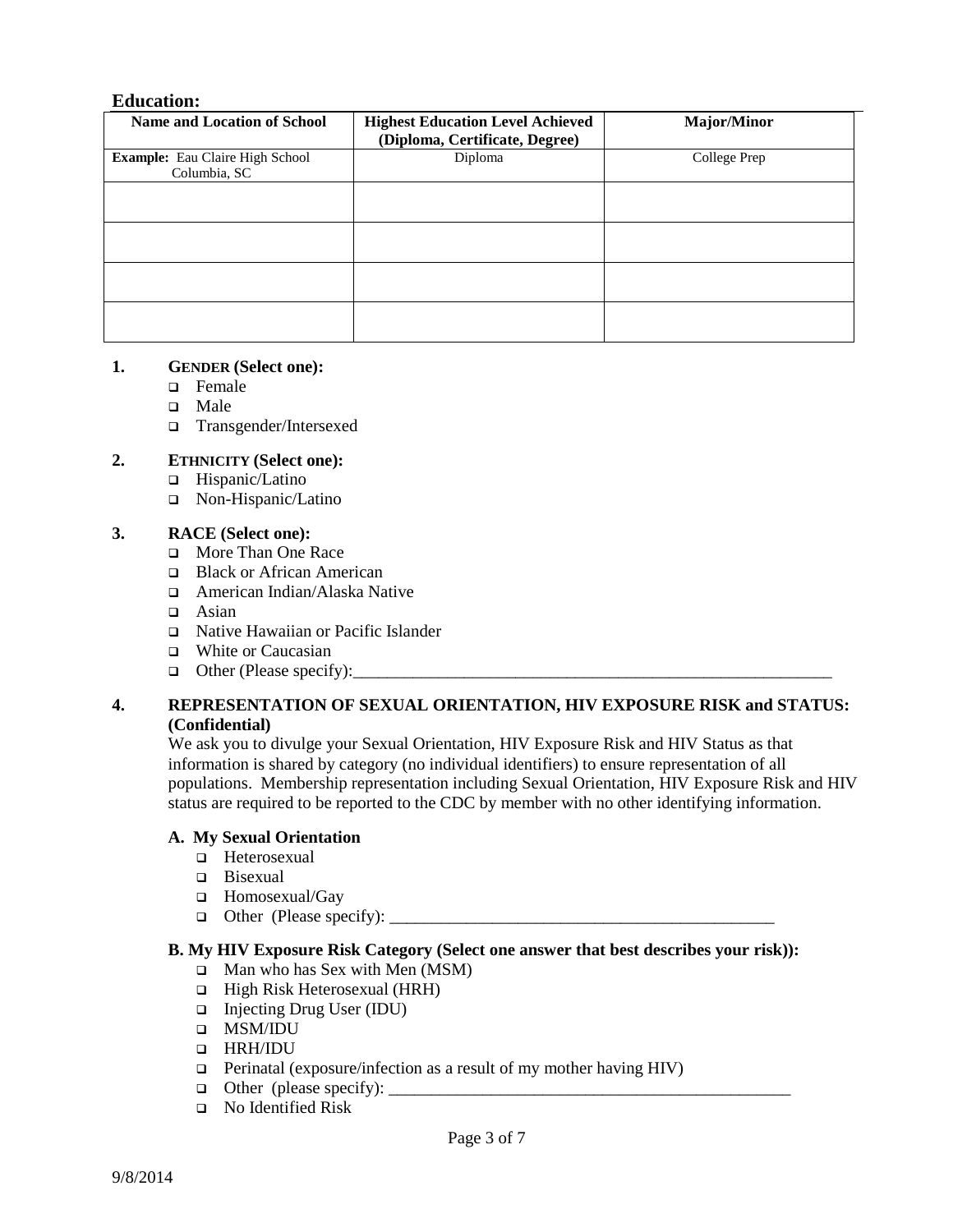#### **C. My HIV Status (Select one):**

\_\_\_\_\_\_\_\_\_\_ Positive Negative \_\_\_\_\_\_\_\_\_\_ Unknown/Unsure

**5. A and B. Please place a "1" in one box below that best describes your primary role or area of** expertise, and a "2" in one box that describes your secondary role or area of expertise:

| <b>Professional and Community Representation</b>                      | <b>Area of Expertise</b> |
|-----------------------------------------------------------------------|--------------------------|
| Health Department HIV/AIDS staff                                      |                          |
| Health Department STD/STI staff                                       |                          |
| Health Department Viral Hepatitis staff                               |                          |
| Health Department Tuberculosis staff                                  |                          |
| Health Department Epidemiologist                                      |                          |
| Other health department staff (specify):                              |                          |
| <b>Non-Health Department Staff:</b>                                   |                          |
| Health or health services researchers                                 |                          |
| Program evaluators                                                    |                          |
| Behavioral or social scientists                                       |                          |
| Representatives of the substance abuse community                      |                          |
| Representatives of the mental health community                        |                          |
| Representatives of the education community                            |                          |
| Representatives of the corrections/criminal justice community         |                          |
| <b>Medical doctors</b>                                                |                          |
| Staff from Ryan White HIV Care and Support Services                   |                          |
| <b>Staff from Substance Abuse Provider</b>                            |                          |
| Staff from community-based HIV prevention agencies                    |                          |
| Staff from community-based social service agencies (includes services |                          |
| for homeless persons, veterans, sexual assault victims, etc.)         |                          |
| <b>Faith leaders</b>                                                  |                          |
| Community members interested in or affected by HIV/AIDS               |                          |
| Other:                                                                |                          |

## **VI.A. Preferred Choice of Committee**

From the three standing committees of the HIV Planning Council with open membership, please rank order your choice of committees on which you wish to serve (1 being most desired, 3 being least desired). Please note some committees meet more than others and you are expected to attend all meetings.

\_\_\_\_\_ Care and Support Services

Lackenburg Needs Assessment

\_\_\_\_\_ Prevention

## **VI.B. Positive Advocacy Committee**

If you are a person living with HIV/AIDS, are you interested in serving on the Positive Advocacy Committee (which meets on separate meeting days from the HIV Planning Council)? Please check one:

\_\_\_\_\_\_\_\_\_\_ Yes \_\_\_\_\_\_\_\_\_\_ No \_\_\_\_\_\_\_\_\_\_ N/A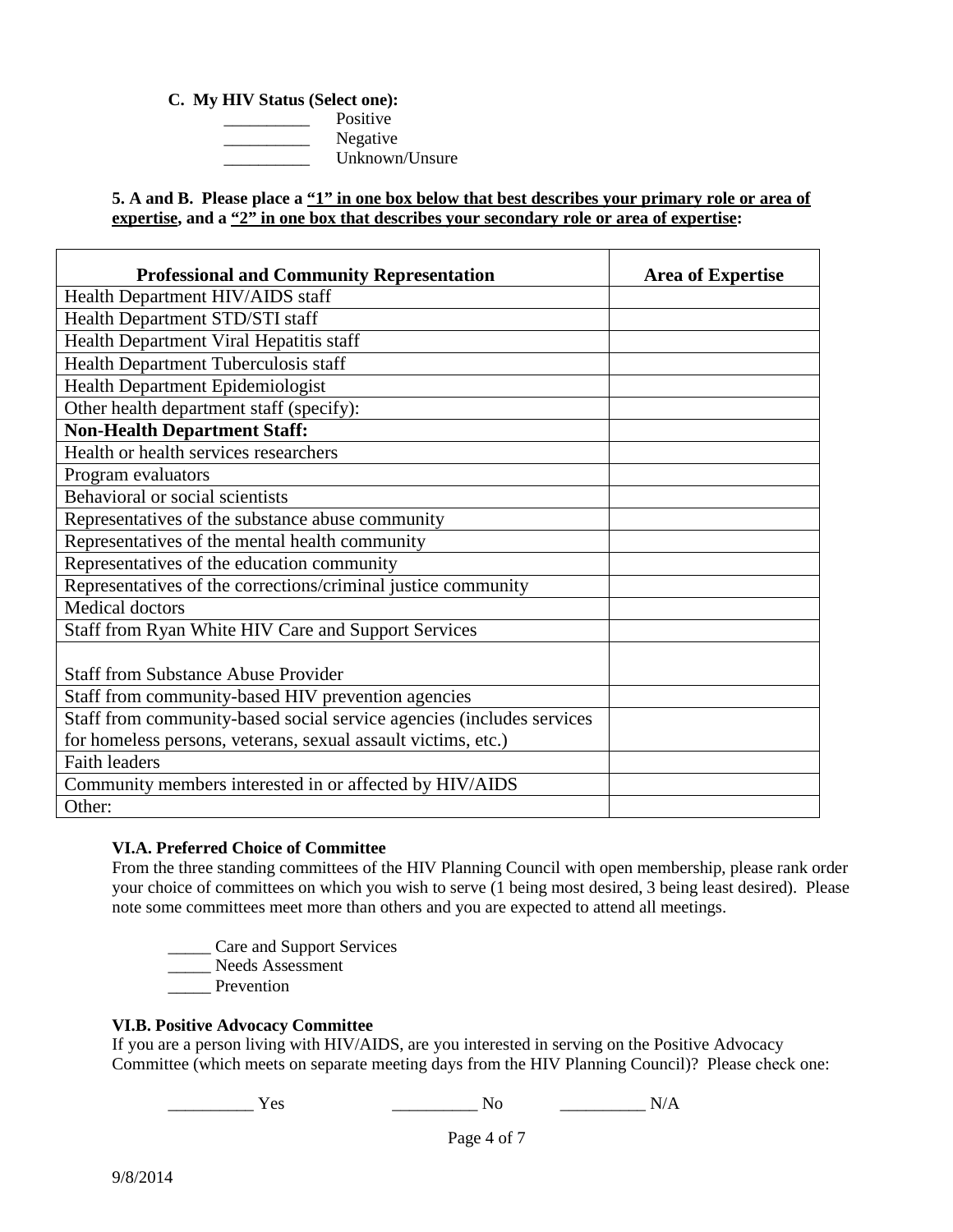# **VII. Skills and Experience**

From the list of HIV-related services listed below, please check all that you have experience in providing.

| Advocacy                               | Case Management                 |
|----------------------------------------|---------------------------------|
| <b>Clinical Care</b>                   | Counseling and Testing          |
| <b>Health Education/Risk Reduction</b> | Housing                         |
| <b>Mental Health Services</b>          | Outreach                        |
| <b>Partner Services</b>                | <b>Substance Abuse Services</b> |
| Other (please specify):                |                                 |
|                                        |                                 |

\_\_\_\_\_\_\_\_\_\_\_\_\_\_\_\_\_\_\_\_\_\_\_\_\_\_\_\_\_\_\_\_\_\_\_\_\_\_\_\_\_\_\_\_\_\_\_\_\_\_\_\_\_\_\_\_\_\_\_\_\_\_\_\_\_\_\_\_\_\_\_\_\_\_\_\_\_\_

# **QUESTIONS**

1. Why are you seeking membership on the SC HIV Planning Council? What do you have to offer as a member of the Planning Council?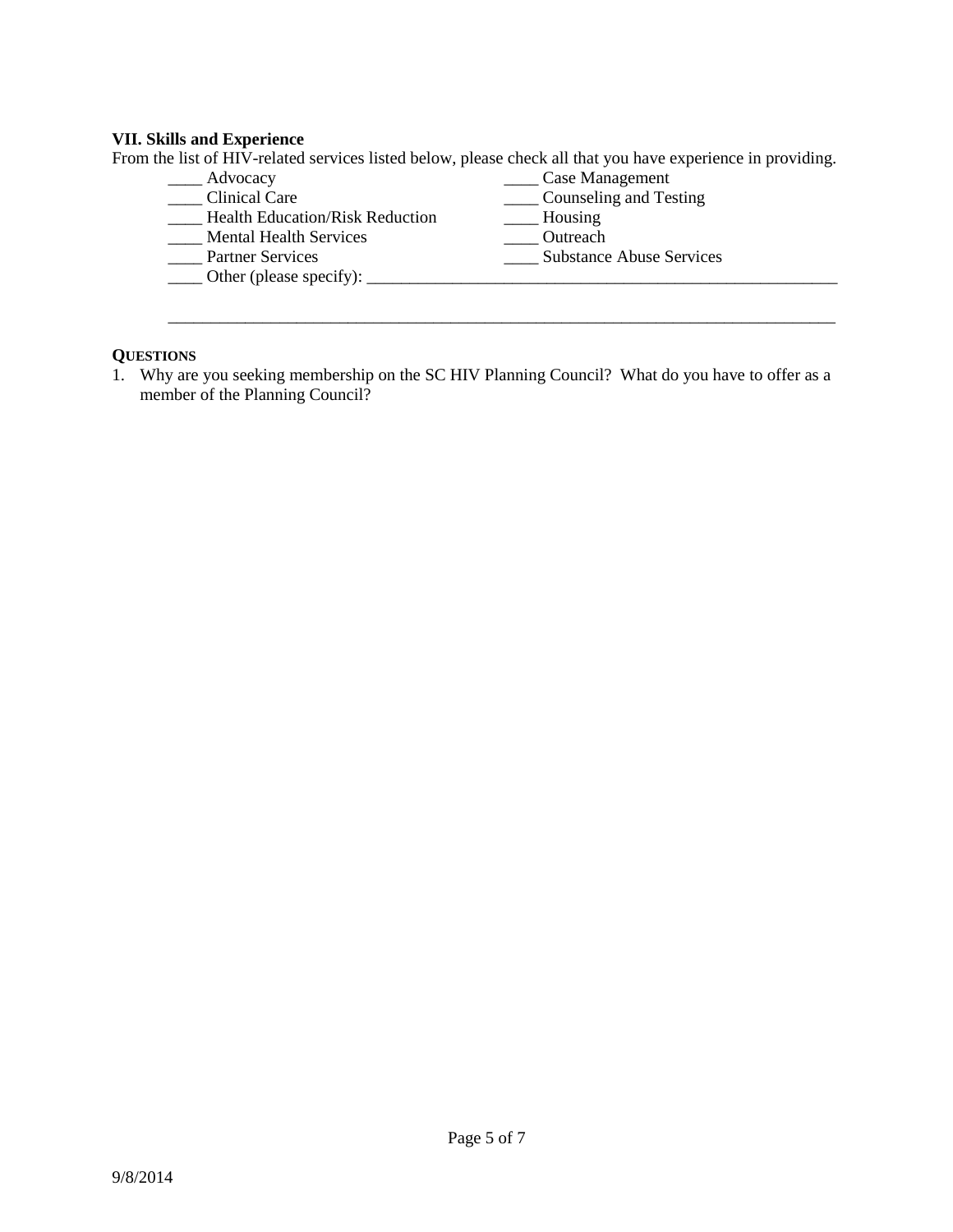2. Briefly describe your involvement working with HIV prevention and/or care in your local community. **[If you are a staff member of an organization involved in HIV/STD prevention and/or care, please include a copy of your resume or curriculum vita (CV).]**

3. What boards, task forces, and other planning or community groups do you serve on or represent?